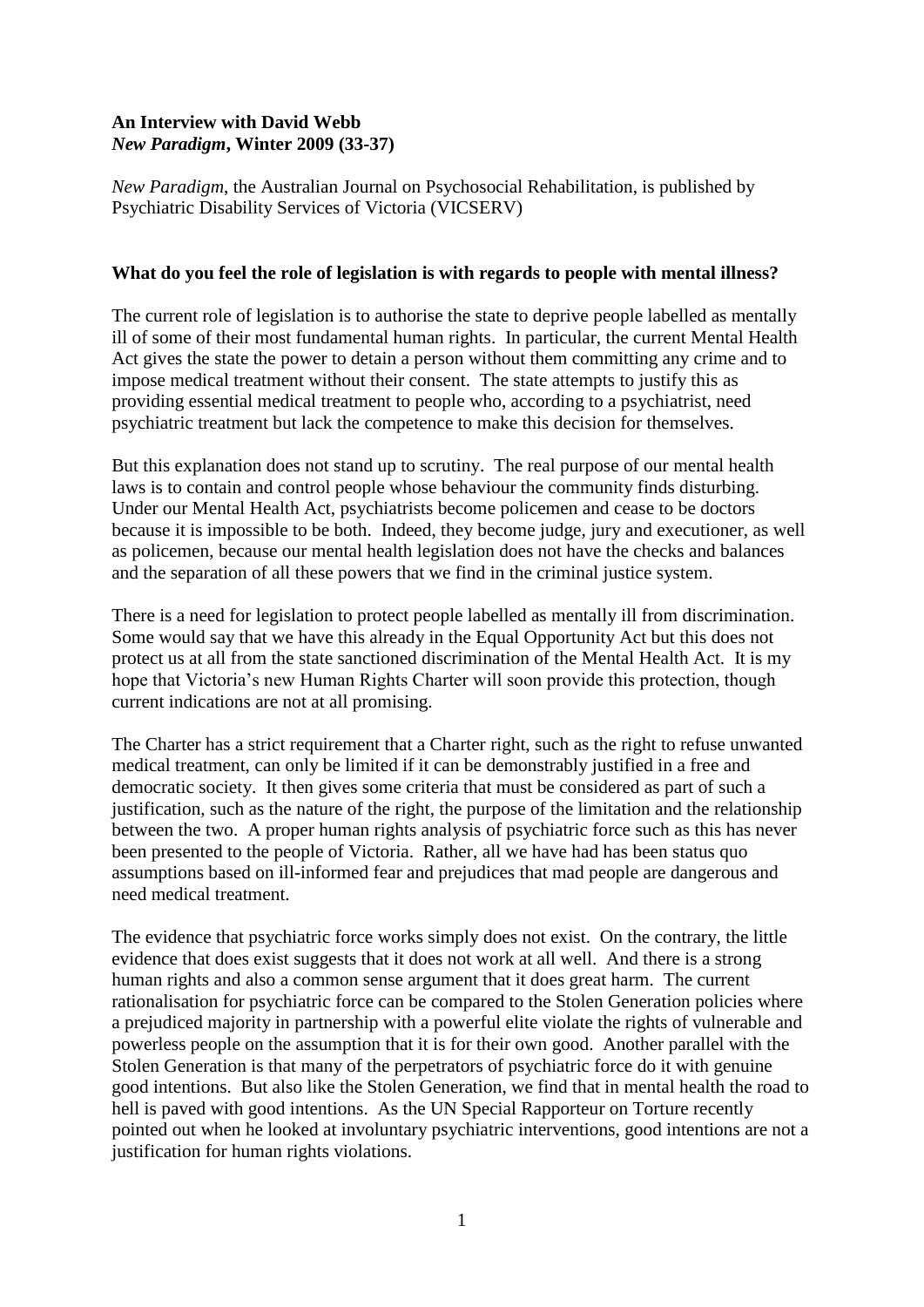The review of the Mental Health Act currently underway in Victoria is supposed to be observing the new human rights law of the Charter but so far has completely ignored it. Submissions to the review are now closed following the community consultation forums and a Consultation Paper by the Department of Human Services. But still there has not yet been any justification offered for the psychiatric force that is simply assumed as necessary in the Consultation Paper.

The source of this fatal flaw in the review process is that it should never have been set up as an in-house departmental review by the DHS. A law with such serious human rights issues as the Mental Health Act needs to be reviewed by the Law Reform Commission, who I doubt would disregard the Charter as blatantly as the DHS have done. The Charter is quite clear that as a citizen of Victoria I am entitled to a public statement from the government of any proposal to limit my rights so that I can exercise my democratic right to query and, if need be, to challenge the justification offered for psychiatric force. But so far, there"s still no sign of this from the Victorian government. I've not yet given up on getting the current review halted and started again under the Law Reform Commission.

# **Your PhD has been on Suicide Prevention – can a rights-based framework assist in preventing suicide?**

I have to answer this question in a kind of back to front way because our current mental health system is based on depriving people of their human rights. So the question becomes would restoring the rights of people labelled as mentally ill help prevent suicide? In my view it would because I believe that our current mental health laws contribute to the suicidal toll rather than reduce it. This might seem a sweeping statement that requires some evidence to support it, so let me say why I think this is the case.

From my research, along with my personal experience, I think that suicide is best understood as a crisis of the self rather than the currently prevailing view that it is the consequence of some notional mental illness. There really is no evidence to support the popular belief touted by people like beyondblue that depression causes suicide. Such simplistic explanations of suicide confuse correlation with causation. Suicide is not primarily a medical issue. Suicide and suicide attempts occur when a person chooses death rather than life. It is a deliberate, cognitive, psychological decision that a person takes, not a biological malfunction of the brain. And this decision is invariably taken under a complex set of life circumstances that have so challenged and undermined a person's sense of self that death seems preferable.

With this understanding, the failure of our current mental health system for suicide prevention, and indeed its harmful consequences, become obvious. If you present yourself to our public mental health system with suicidal intent and/or behaviour, you almost certainly get a psychiatric diagnosis, probably of depression but maybe others depending on how the doctors see your symptoms. If the doctor believes that you are at imminent risk of suicide then you will also very likely be made an involuntary patient – in fact many doctors feel legally and perhaps morally obliged to commit you. And when this happens, you will probably be forced to take certain psychiatric medications, or perhaps ECT, whether you consent to it or not.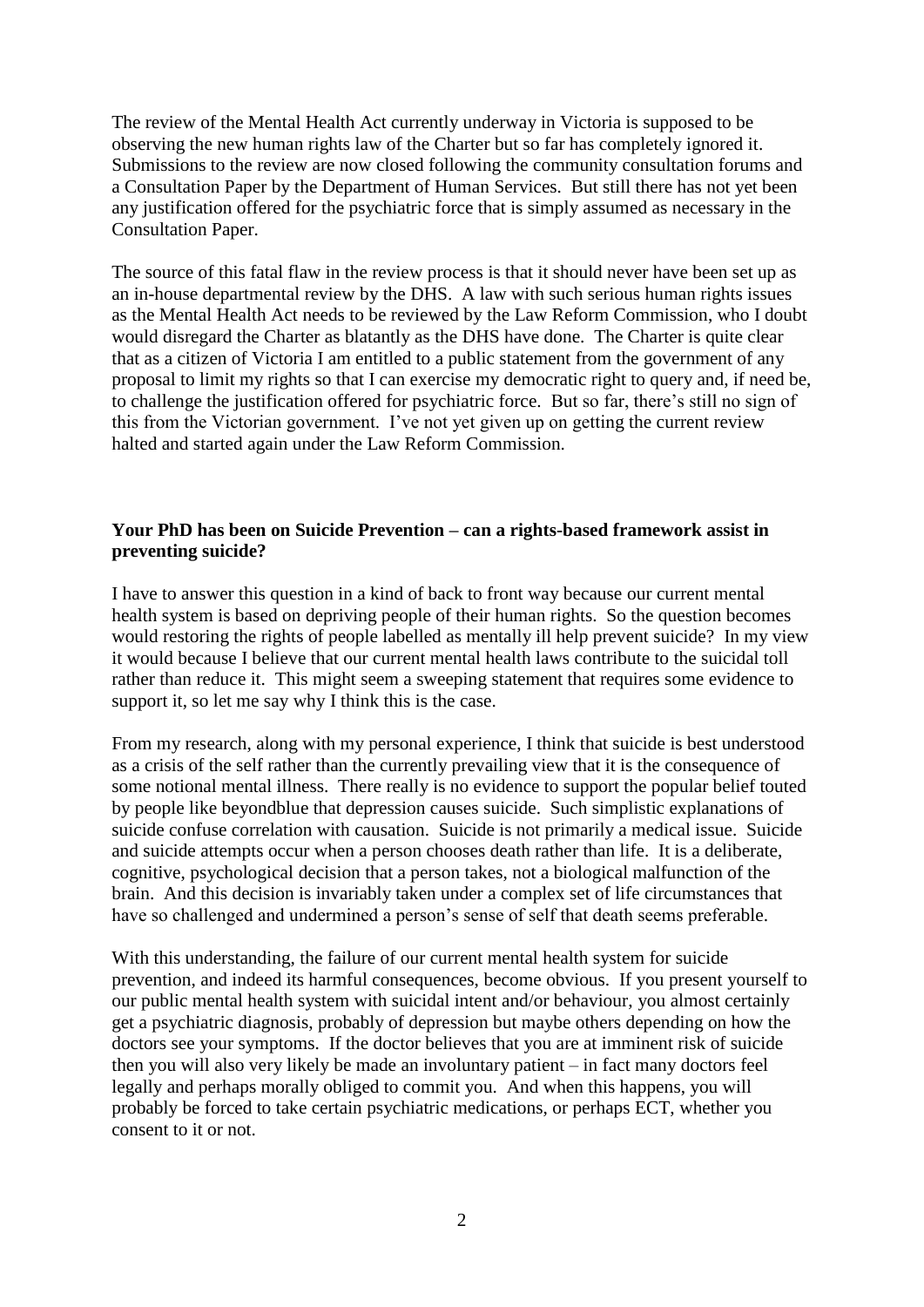The doctors and our mental health laws call this involuntary treatment. Many people who have experienced it call it something else. Some call it torture, others compare it to rape. In any other setting, for instance if I approached you with a loaded syringe and a couple of bouncers to restrain you if you resisted, it would at the very least be described as a violent assault on your body and mind.

For someone who is so distressed that they"re thinking seriously about killing themselves, I fail to see how assaulting them is supposed to help them. For many people, the psychiatric ward represents their last hope that they might find a way out of their crisis. But instead they find themselves assaulted, which only reinforces and adds to their feeling that life is not worth living. Except now they have finally exhausted all their options. It is hardly surprising that some people escape from these places specifically to go and kill themselves. Nor should we be surprised that many people, such as myself, will do whatever we can to avoid our public mental health system.

In the absence of any real evidence that psychiatric force works, the common sense argument I"ve used here is supported by an argument based on human rights principles. If we violate people"s fundamental human rights then the inevitable consequence is harm and suffering. Good intentions are not enough.

It is extraordinary that the efficacy and safety of psychiatric force is not researched. No other medical intervention would be allowed with so little evidence to support it. I find it equally extraordinary that the suicide prevention experts fail to ask the question, "Do our mental health laws help of hinder suicide prevention?" In the new human rights era that we are now in, this question must be asked. In the meantime, psychiatric force should be prohibited until there is some decent, solid evidence and not just prejudiced, status quo assumptions offered to justify it.

A final comment in response to your question is necessary. I"m not proposing that we just leave people on the street and under the bridges to suffer and perhaps die. Nor am I saying that psychiatric drugs don"t have a role to play. There is a human rights argument that people are entitled to the assistance and support they need, including but not only medical treatment, as appropriate. We need to move away from relying on psychiatric force and create a mental health system that responds to what people really need during times of intense emotional crisis. There are many people doing great work with meaningful alternatives to force that people would actually choose. But they are under-resourced by a mental health system where the bulk of the available resources are gobbled up by a medical approach that relies on force.

Applying a human rights framework would mean that resources only go to those services that comply with human rights principles. This would mean an end to psychiatric force. It would also help reduce the suicide toll.

# **How do you feel the UN Convention for the Rights of Persons with a Disability impacts on people with mental illness here in Australia?**

At the moment the impact has only been slight because there is not yet much awareness of the Convention in the mental health sector. This is partly because mental health is still dominated by a medical model that resists the social model of disability that underpins the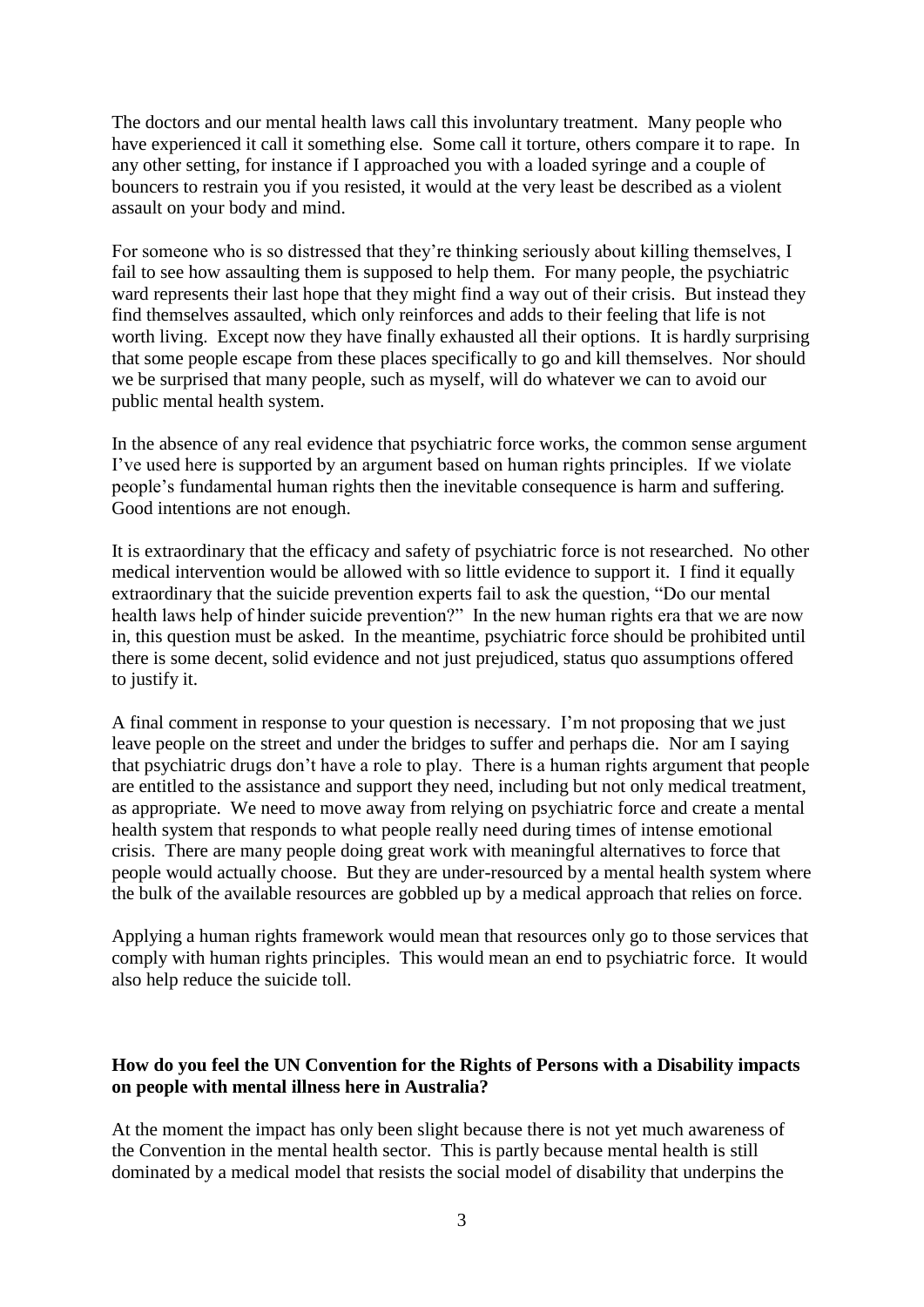Convention and its emphasis on human rights. It's also partly because many mental health consumers don"t identify as a person with a disability. But I"m confident this will change fairly rapidly as people learn that the Convention is more about their human rights rather than their medical status.

No-one disputes that the Convention applies to people who experience psychosocial disability, regardless of whether it's called psychiatric disability, psychiatric disorders or, if you really must, mental illness. This includes the state and federal governments of Australia, which are all now obliged to observe this new international law.

The Convention doesn"t create any new laws for people with disability. Rather, it came about because it was apparent that other human rights treaties and Conventions were failing to overcome the entrenched discrimination against people with disabilities. This discrimination is usually called stigma in mental health but it's the same thing. So a separate Convention was needed to make clear that people with disability have the same rights as everyone else in the community, in the same way that other Conventions have been needed to assert the rights of women, the rights of children and some other specific groups.

The underlying principle of the Convention is that it prohibits any discrimination on the basis of disability. This includes a prohibition of discrimination on the basis of a person"s medical status, so that it is simply no longer permitted under the international law of the Convention to deprive a person of their basic human rights because of a medical condition – such as a psychiatric diagnosis. This puts the Convention in stark conflict with our mental health system where a psychiatric diagnosis is the basis of current laws that deprive people of their right to liberty and their right to refuse unwanted medical treatment.

Another feature of the Convention has been described as a 'paradigm shift' away from the substituted decision-making model of current guardianship and mental health laws to a model based on what"s called supported decision-making. With substituted decision-making the state appoints someone to make decisions on behalf of a person who is judged to lack decision-making capacity. This traditional approach is fraught with many dangers and has a long history of human rights abuses and the inevitable harm and suffering that follow as a consequence, especially in mental health where psychiatric force is so widespread and so harmful.

In contrast, supported decision-making says that a person has the right to make their own decisions and that if support is required – for whatever reason – then that support should be made available. A simple example is that if a person needs an interpreter in order to be able to give informed consent to a medical procedure then this should be made available. But the interpreter does not make the decision on behalf of the person. In mental health, the supported decision-making model of the Convention obliges the state to make available noncoercive alternatives to psychiatric force to support people to make their own decisions based on free, full and informed consent.

Despite psychiatry"s claim that there are no less restrictive alternatives to psychiatric force, many examples of non-coercive alternatives can be found all around the world. The real problem is not that alternatives don"t exist but that they are starved from development by the dominance of the medical model and the reliance on psychiatric force. A good introduction to some of these alternatives is Peter Lehmann"s book "Alternatives Beyond Psychiatry".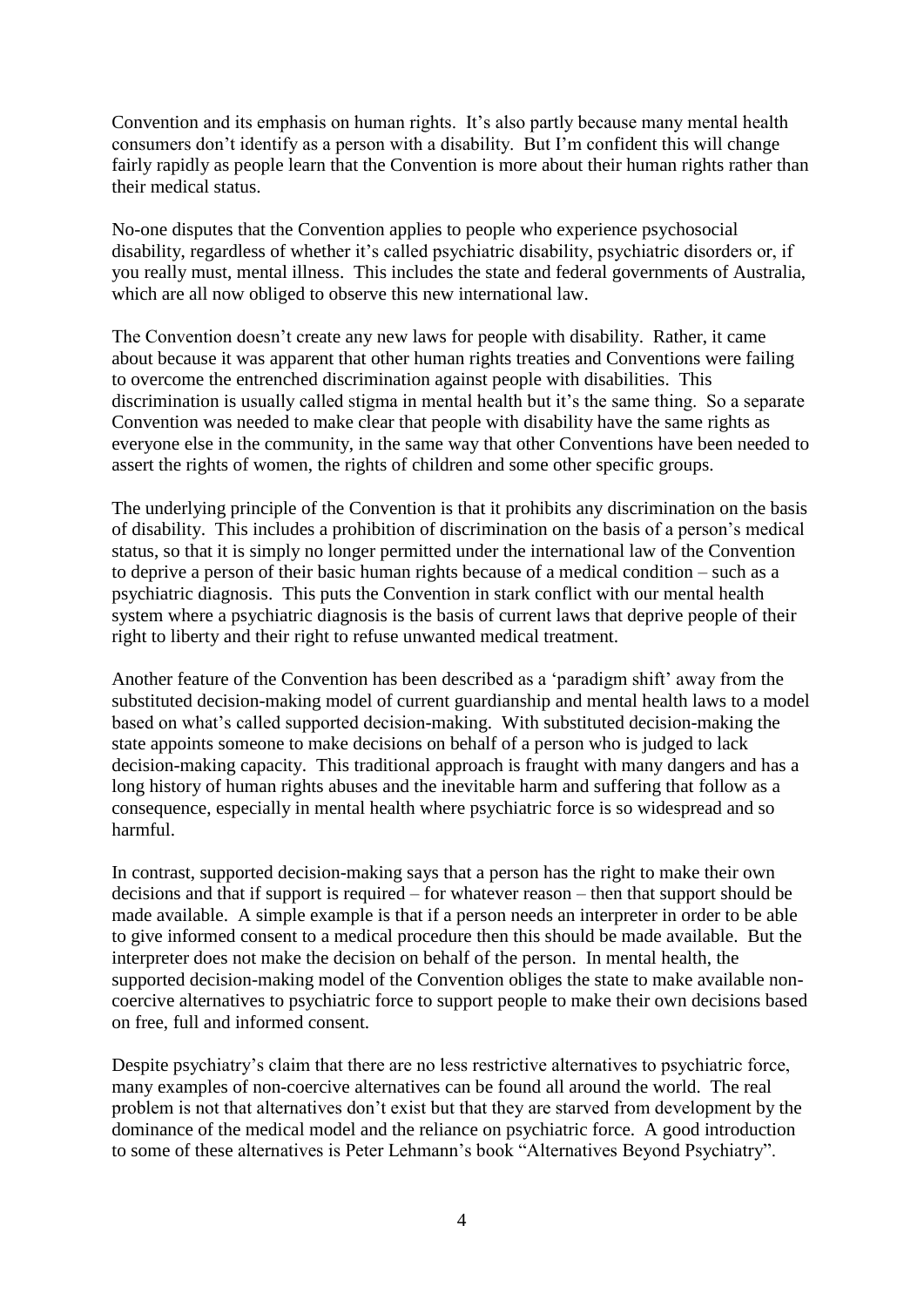The need for this paradigm shift towards supported decision-making in mental health is urgent here in Victoria where psychiatrists have quite extraordinary substitute decisionmaking powers. Not only does the psychiatrist make the judgement about a person's decision-making capacity but they also then become the substitute decision-maker. Contrast this with our guardianship laws where there is a clear separation of these powers. Our guardianship laws still currently permit substituted decision-making but at least they have some checks and balances against its misuse. The unfettered power of psychiatry in Victoria has led to over 5,000 people on Community Treatment Orders (CTOs) which the President of the Mental Health Review Board, John Lesser, says is the more than any other jurisdiction in the world.

Another significant contrast between guardianship and mental health in Victoria is that the Office of the Public Advocate (OPA), which administers our guardianship laws, takes the Disability Convention seriously. Unlike the mental health division in the Department of Human Services and the Royal Australian and New Zealand College of Psychiatrists, the OPA have been pro-active in engaging with the Convention, including the critical issue of supported decision-making. A further contrast is that the OPA endorses that the recently announced review of our guardianship laws will be undertaken by the Law Reform Commission, who should have been given the review of the Mental Health Act.

# **How do you feel your views on this subject compares with general opinion in the sector?**

First of all, I'm well aware that mine is a dissenting voice to the prevailing view on these issues in much of the general community. This is largely because of the irrational and unjustified fears and prejudices that I mentioned above. Despite popular opinion to the contrary, mad people are no more dangerous than other groups in the community (and much less dangerous than some), and psychiatric force not only doesn"t work but often makes a bad situation worse. Although unfortunate, it is perhaps understandable that there is this misunderstanding in the general community when you look at the misinformation that is spread about these issues.

I'm one of many people who are increasingly concerned about the growing medicalisation of everyday life that is sometimes called disease mongering. This is happening not only in mental health but it is in mental health where it is particularly extreme and especially damaging because of widespread, legally sanctioned psychiatric force. The medicalisation of madness is largely blind to the psychological, the social and the spiritual dimensions of what it is to be human. There is a kind of medical fundamentalism happening with a biological reductionism that says we are "nothing but a pack of neurons", to quote Francis Crick, one of the discoverers of DNA and a champion of this fundamentalism.

Modern biological psychiatry is preaching a similar fundamentalism when it claims that my madness is due to a malfunction of my brain, and especially its scandalous, unscientific myth that it is due to a chemical imbalance in my brain. Madness, at least in its distressing forms, is like suicide in that it goes to the heart of our sense of self. My personal biology is only one part of this and often only a minor part. My psychological mind, my social and cultural relationships in the community, and my spiritual values and needs are all at least as important to my sense as self as my biological body.